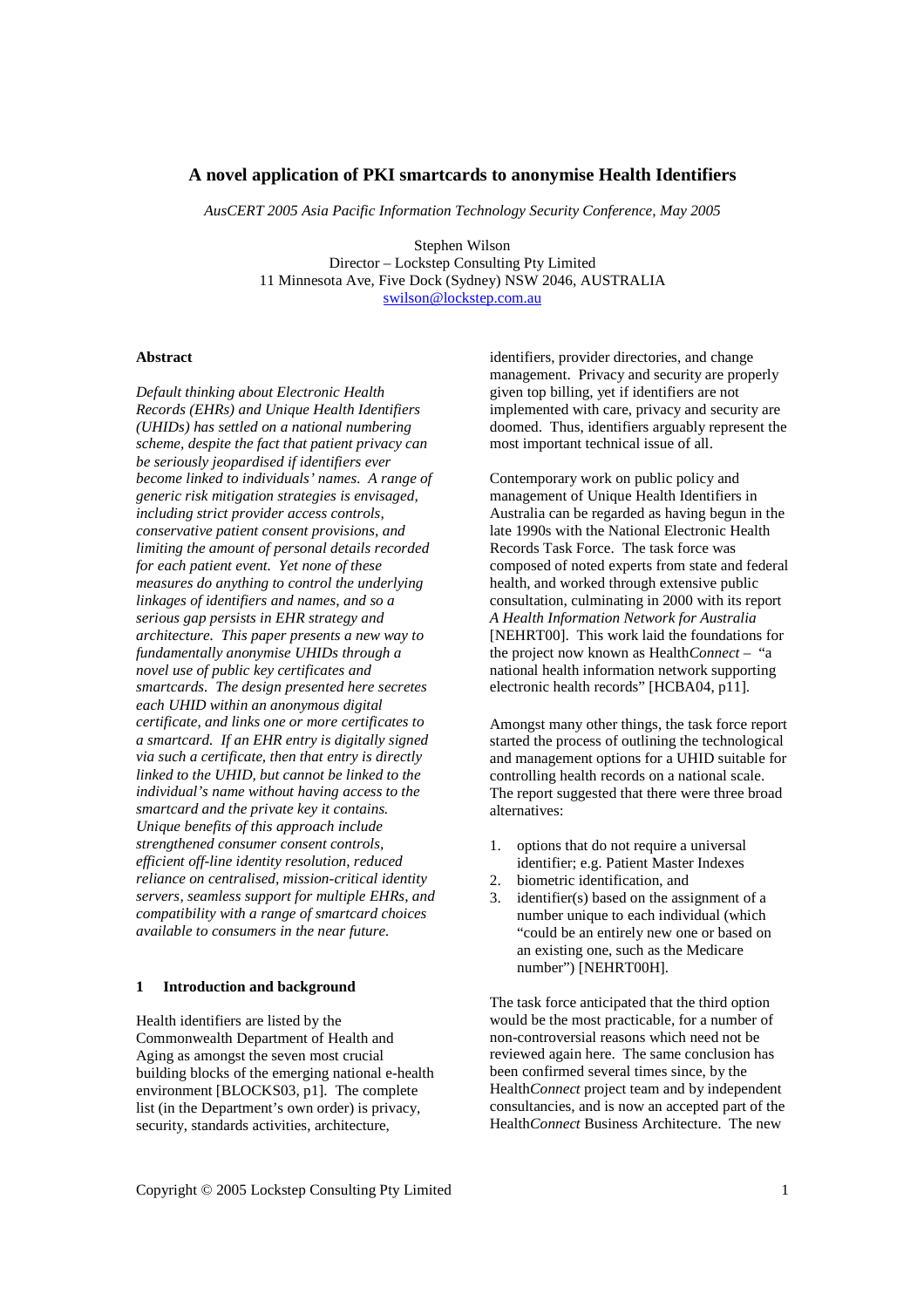National Electronic Health Transition Authority (NEHTA) has begun detailed work on a national health identifier of some sort [NEHTA05]. In the meantime, over the past four years or so, the Health*Connect* project has moved through requirements, business architecture and technical architecture phases. In 2004, the Commonwealth committed over \$100M to the project.

The objectives and properties of a numerical UHID have come to be well understood in the health informatics community.<sup>1</sup> The American Society for Testing and Materials has developed detailed guidelines. A UHID it states must fulfil four main functions:

"(a) Positive identification of patients when clinical care is rendered, (b) Automated linkage of various computer-based records on the same patient for the creation of lifelong electronic health care files, (c) Provision of a mechanism to support data security for the protection of privileged clinical information … and (d) Use of technology for patient records handling to keep health care operating costs at a minimum" [ASTM03].

The guide lays out 30 detailed criteria to satisfy these functions. In the current context of Health*Connect*, most noteworthy of the ATSM's criteria are the following four:

- *Controllable*: only trusted authorities have access to linkages between encrypted and non-encrypted identifiers
- *Disidentifiable*: possible to create encrypted identifiers with same properties
- *Mappable*: able to create bidirectional linkages between new and existing ids
- Secure: can encrypt and decrypt securely.

Note that the issue of encryption of identifiers is revisited below.

 $\overline{a}$ 

## **2 Controlling the linkage of identifier and individual's name**

It is clearly important that the linkage between an individual's identity and their identifier(s) be tightly controlled. The linkage must be reliable and 'seamless' in routine clinical usage, yet difficult to establish in all other settings. If unauthorised parties are able to establish the linkage, then large portions (if not the entirety) of a person's EHR may be exposed. Notwithstanding the fact that role-based access controls and other restrictions will apply to them, health record systems will be connected to hundreds of thousands of healthcare workers over periods of many decades, and so from first principles, the risk of unauthorised access must be counted as critical. A sound, multi-layered approach to EHR security demands that *fundamental* restrictions be put on the ability to make linkages, and that consumers be given as much direct control over such linkages as possible.

Australia's National Health Information Management Group (NHIMG) has released a discussion paper on health identifiers. It recommends that agencies managing health information which includes identifiers need to "adopt business rules and technical barriers that restrict the capacity of users to match the UPI to the individual's name." [NHIMG02, p6]. The NHIMG discussion paper mentioned encryption in passing as an example of a technical barrier; no other examples or practical guidance were offered at the time.

Encryption has come to be regarded as the standard means to make it difficult to reconstruct the linkages between a number and the person; as noted above, the ASTM Guide simply takes encryption as a given in UHID security. Yet precious little guidance has yet to be developed on exactly how encryption would be applied. Moreover, in and of itself, encryption is not even a necessary condition let alone a sufficient one, to restrict the linking of an identifier to an individual's name. And beyond encryption, it is difficult to find any other security options. For instance, the Commonwealth's recently released National Health Privacy Code – which one would expect represents the state of the art – only outlines some general business rules, and has nothing at all to say about what could constitute potential *technical* barriers as recommended by [NHIMG02].

<sup>&</sup>lt;sup>1</sup> See for instance the seminal work of the US Department of Health and Human Services *Unique Health Identifier for Individuals* [HHSUHI98] and the up-to-the-minute treatment of privacy in *Curing the Unique Health Identifier: A Reconciliation of New Technology and Privacy Rights* [Netter03].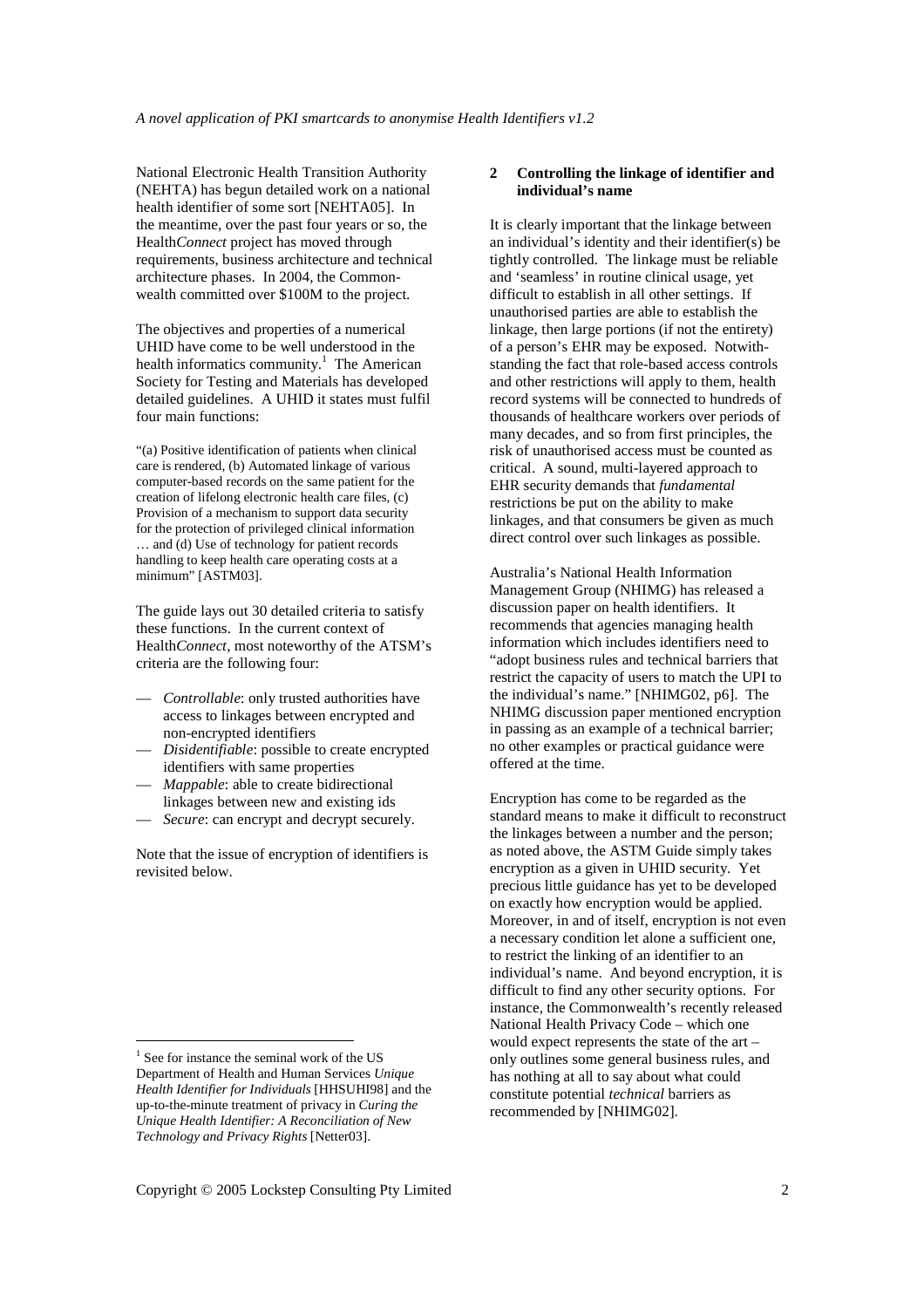A crucial strategic question arises: Why has so little progress been made on robust technical barriers that would genuinely restrict the ability to make linkages between UHIDs and the individuals concerned? Uncertainties on three fronts seem to have conspired to inhibit development of technological solutions to the UHID problem. Firstly, the predominant policy principle of Technology Neutrality has tended to delay the tackling of specific questions about UHID implementations. Secondly, most literature confuses and blurs two logically quite separate roles of the UHID, possibly misleading non-technical policy analysts about the finer points of how identifiers work. And thirdly, while most analysts have anticipated that public key technologies will generally be useful in EHR, PKI at large has been slow to progress, and has yet to contribute much to UHID development. It is instructive to examine these three areas of concern, in order to understand how to break though all of them.

# *2.1 The need to get technology specific*

Most UHID analysis self-consciously avoids getting specific about how the identifier might be conveyed. Technology neutrality is the proper mindset to adopt when framing new e-business regulations; it helps to future proof the law, and to make it more robust in the face of unanticipated combinations of technologies. Subtly different is the effort to remain technologically *generic*, in order to avoid vendor lock-in, and to keep faith with the majority of users by offering them as many options as possible (the classic example being to support both Windows and MacOS/Unix). However, a doctrinaire application of technology neutrality can mean that special powers of new and improved technologies get overlooked, with the result that important but subtle compromises can become entrenched in the architecture.

In EHR literature and standards to date, it is almost universally assumed that UHIDs are simply going to be numbers. As such, little work has been done on standards for UHIDs themselves; after all, what need would there be to standardise a *number*? Detailed design work on UHIDs generally seems to be pushed out of the centralised strategy and standardisation initiatives of EHR, and left for downstream implementation efforts. Such detailed work appears not to be regarded as difficult or even terribly serious. Thus the authoritative HL7

says, rather awkwardly, that "it is desirable to have a 'Unique Identifier' (namely, a unique number) standard for EHR and other purposes, but a 'Unique Identifier standard' is not essential for unique identification" [HL7EHR04, p12].

Closer to home, the recent Health*Connect* Business Architecture carefully stops short of specifying exactly how identifiers should be managed, ostensibly in order not to limit the project's options too soon, nor to restrict consumer choice. The Business Architecture foreshadows qualified and non-exclusive use of smartcards for conveying UHIDs, but at this none-too-early stage it seems to not regard the smartcard as anything more than a passive memory device, to merely 'store' or 'hold' identifiers ([HCBAreqt04], p15).

Technology neutrality is an important ideal. The HealthConnect architects may well be correct to assume that consumers will find username and password easier to use than more sophisticated authentication mechanisms. And yet the fact is that amongst all authentication options available today, cryptographic smartcards have unique properties and capabilities. The head of Computer Security Technology at the National Institute of Standards and Technology, Bill Burr, recently asserted that, to resist Man In The Middle attacks and account hijacking, the "only practical solution today" uses smartcards or USB keys with public key infrastructure [Burr05].

To make best use of smartcards, we have to move past technology neutral treatments of UHIDs as abstract numbers that might be stored in a variety of ways. This paper articulates a specific way to bind UHIDs to smartcards via anonymous public key certificates. The time has come to be *technology specific* about how UHIDs are held by smartcards, in order that compromises to privacy and security are not cemented into less sophisticated UHID designs.

### *2.2 Blurring the different roles of a UHID*

In Health*Connect*, the one UHID is envisaged to fulfill two logically quite different functions. The latest Business Architecture proposes that the one identifier be used both as an index to key Health*Connect* information such as event summaries, and as a proxy for the user name, akin to an account number, when a consumer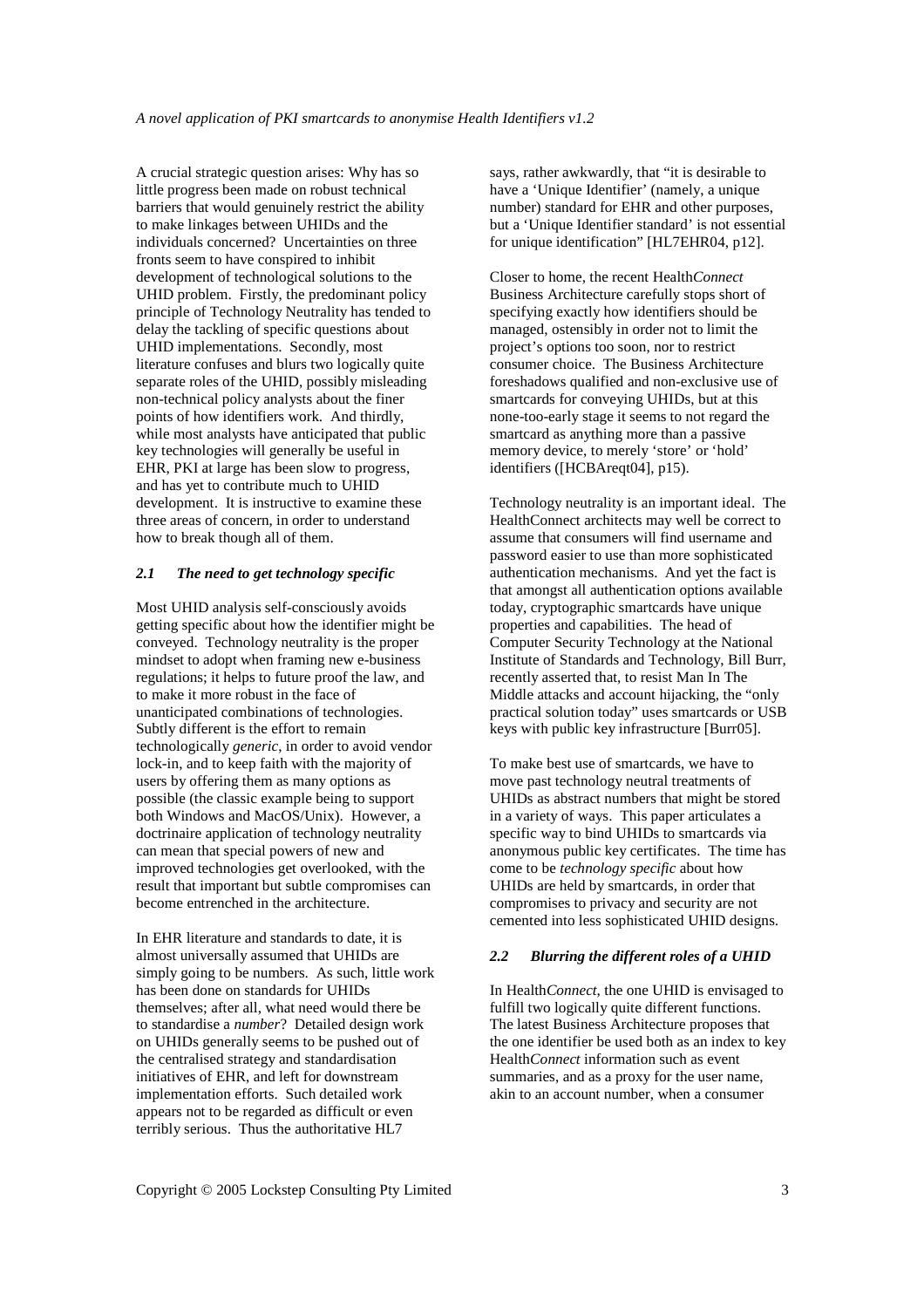logs on to access their records over the Internet [HCBA04, p63].<sup>2</sup>

Clearly, if a single index is used to key all Health*Connect* contents, and if that index comes to be linked to an individual's name, then one's entire history might subsequently become identifiable. From first principles, a sound technical barrier to mitigate against such linkages being made would be to use *different* mechanisms for logging consumers onto the system and for indexing their records; $3$  this point will be expanded on below, in considering the threat of phishing for consumers' Health*Connect* identifying information.

# *2.3 Practical application of public key technology to EHR privacy and security*

For a long time, it has been widely expected that public key technology will be somehow core to EHR security and consumer privacy, yet concrete proposals have proven elusive. The original Health Online report was thick with generic references to – and primers on – Public Key Infrastructure, stating for instance that "it is intended to use public key technology and electronic digital signatures to maintain a highly secure environment for the entire system." [NEHRT00, p29]. In parallel, much academic research has been done on special variants of PKI and key splitting approaches [Chur02], and on privacy enhancing protocols [Bran00]. Yet all proposals to date have been complex. None have yet been standardised, much less realised in off-the-shelf components available to the implementers of EHR systems.

 $\overline{a}$ 

The general stasis in PKI is well known. PKI has been beset by a lack of "killer applications", excessive cost structures [OASIS04], spirited attacks by critics with various agendas [Elli00], and a failure of the imagination on the part of its battle-weary advocates [Wils03]. Against this backdrop, a novel approach to public key certificates, where no personally identifying information is included in the X.509 profile, represents something of a breakthrough.

#### **3 A novel** *Anonymous Index Certificate*

What follows is a detailed proposal for how public key certificates and smartcards can be used for holding health identifiers in a secure and private manner. This design appears to be the first to show with precision how to make good use of modern smartcards' public key cryptographic capabilities.<sup>4</sup>

In the current design, each consumer carries a smartcard with the ability to store and operate at least one signature asymmetric key pair. A key pair is generated (ideally on the smartcard), and an anonymous public key certificate created with a special extension populated with a copy of the consumer's UHID. The certificate contains no other information to identify its 'owner'; in particular, there is no name, pseudonym or demographic data. If the consumer has more than one identifier for different EHR datasets, then additional certificates are created, which typically would be tied to the one smartcard.

Under these circumstances, the UHID can be freely used by third parties to access nonidentified data from the EHR. There is no direct way to establish the linkage between the UHID and the individual without having access to the smartcard and the private key stored in it.<sup>5</sup> De-

l

<sup>5</sup> The proposed scheme will work best in a "green field" EHR where new UHIDs are being assigned to

<sup>&</sup>lt;sup>2</sup> Interestingly, the highly regarded American Society for Testing and Materials' UHID Guide is not exactly clear on the special function of user logon, and in any case, seems to allow for a similar doubling up of functions as we see in Health*Connect*. Recall that the ATSM Guide lists four functions, amongst which are "automated linkage of various computer-based records on the same patient" (i.e. the index) and "provision of a mechanism to support data security" [ASTM03]. The latter might be interpreted to mean a logon.

<sup>&</sup>lt;sup>3</sup> Better still, diverse identification numbers could be maintained for different sub-sections of Health*Connect*; in particular, it would be good for security and privacy if data moved to HealthConnect from regional or local EHRs retained their original patient master indexes where applicable, without being re-keyed on a single national identifier.

<sup>&</sup>lt;sup>4</sup> The current proposal differs from other anonymous digital certificate schemes such as that of Zhang and Critchlow [Crit04]. The latter describes a protocol whereby holders of trusted identity certificates can use them to boot-strap secondary anonymous certificates to be used in mobile commerce. In contrast, the current scheme does not concern equipping individuals to assert themselves anonymously in general commerce; rather it aims to allow individuals to be anonymously bound to one or more identifiers used in very specific record systems.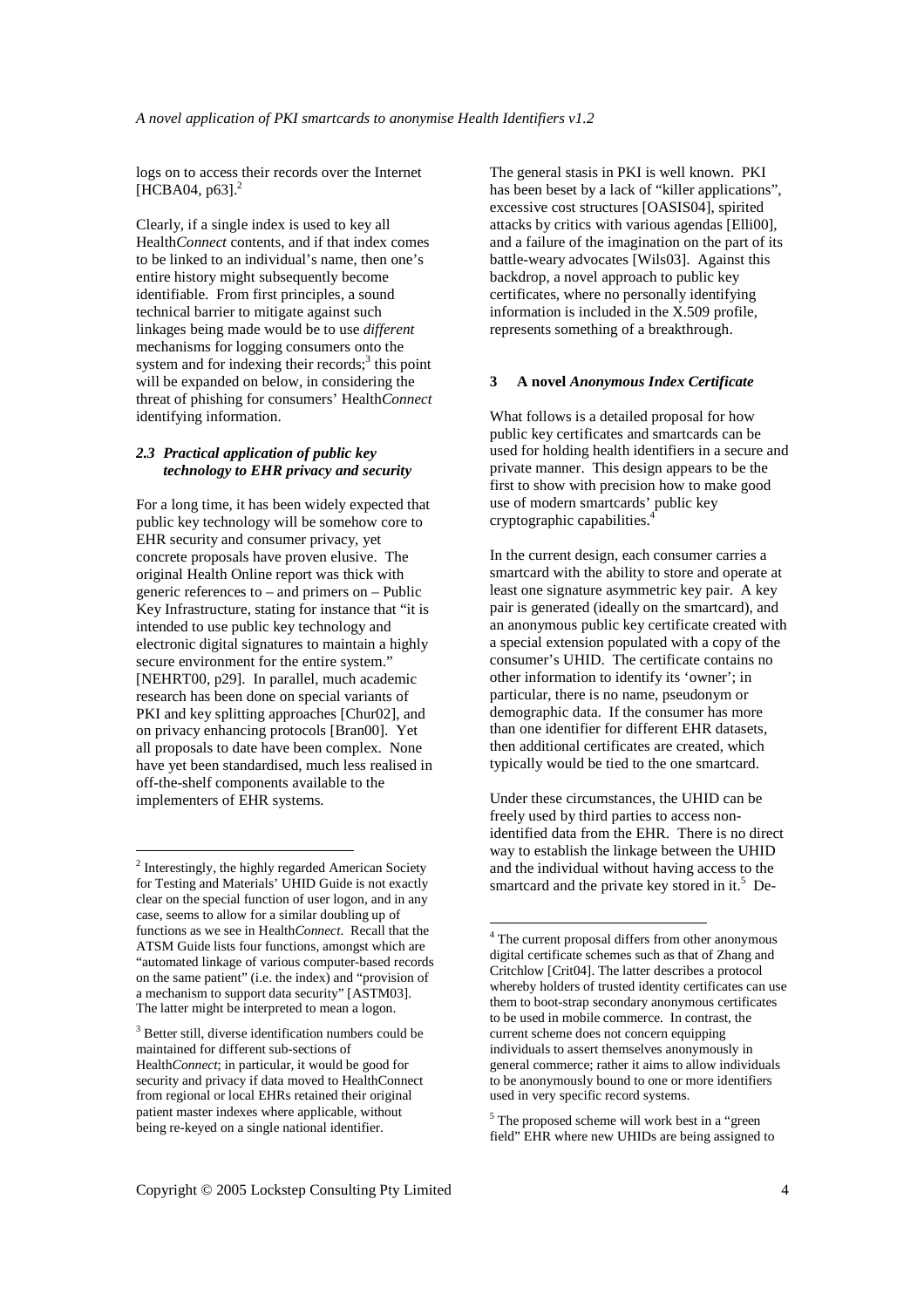identification processes usually sacrifice precision by relying on aggregation, but in the proposed scheme, fine grained data, even isolated event summaries, can be safely retrieved without the risk of being linked to the individual.

When health event summaries are generated and entered into the EHR, they are digitally signed using the private key from the consumer's smartcard. Event summaries can include the UHID for indexing purposes *but need not include any other identifying information at all.*  The digital signature binds the UHID to the rest of the event summary data, and to the Anonymous Index Certificate, which in turn is bound to the private key held on the individual's smartcard (see Figure 1). Therefore, there is a near-absolute<sup>6</sup> assurance that the event summary relates to a certain individual, but the identity of that individual cannot be linked without their smartcard. As Figure 1 shows, health information can be accessed in an non-identified form by legitimate third parties (like researchers, policy analysts and administrators), while the same data can be accessed in its identified form by clinicians who have access to the individual and their smartcard.

## *3.1 On the Anonymous UHID Certificate profile*

On the face of it, the X.509 V3 profile of the Anonymous Index Certificate is not at all unusual. A custom extension may be used to hold the copy of the UHID. The *Issuer Distinguished Name* can be indicative of the EHR scheme, especially in those cases where the scheme in-sources the CA function. The Policy OID should unambiguously identify the particular EHR scheme to which the Anonymous Index Certificate relates.

In one variation of the design, the contents of the *Subject Distinguished Name* and *Subject Common Name* fields are set to some value that is the same for all subjects in this scheme. I would caution that while this appears not to technically breach any of the  $X.509$  standards (e.g. [RFC2459]), it does deviate from the orthodox interpretation of X.509 certificates as binding a public key to a *unique* DN. It is conceivable that this departure might create conflicts of some sort in real-world X.509 software implementations. An alternate design has the UHID inserted into the *Subject* 



*Distinguished Name* field. More work is needed in this area, including a more exhaustive search of the standards, and interoperability testing.

#### *Identifiable Record Access:*

*Links a given event summary to a given Individual; only possible via smartcard*

### **Figure 1:** *Schematic linkages between elements of the Anonymous Index scheme*

 $\overline{a}$ 

all individuals. In legacy EHRs, where identifiers have been circulating 'in the wild', it is possible that sufficient information has already been released from the system for linkages between UHIDs and individuals' names to be made.

<sup>6</sup> To the level of confidence provided by public key cryptography.

It is worth highlighting my philosophical position on this point, which is that the meaning of a public key certificate can be powerfully abstracted more broadly than representing conventional "identity". If it turns out that having non-unique (and indeed trivial) *Subject Distinguished Names* does in fact break some aspect of X.509, then perhaps a fresh recommendation should be put to the IETF (see *Other research directions* below). It is beyond the scope of the current paper to debate this point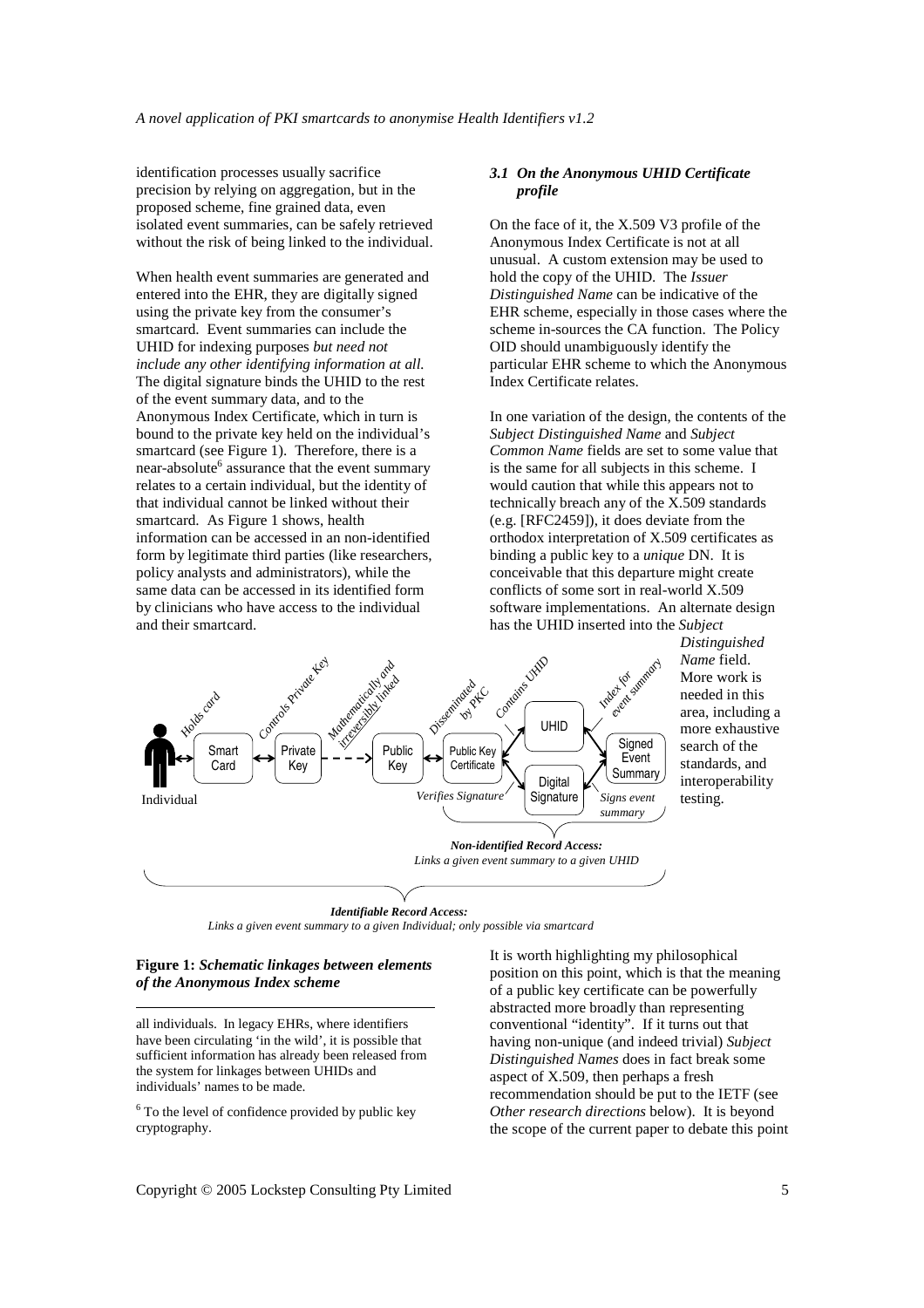further, but I would suggest that this position is in part what makes the Anonymous Index Certificate novel.

#### *3.2 The Anonymous Index Certificate in action*

As described, the Anonymous Index Certificate is a standard X.509 public key certificate; together with the associated private key, it can be readily processed by any PKI-ready application software via standard APIs. The basic operation of the certificate is as follows. During each clinical encounter, the individual's UHID is retrieved by application software from the smartcard; where more than one UHID is present on the smartcard, software can select the appropriate certificate by examining, for example, the *Issuer Distinguished Name* or the Policy OID. Subsequently, central EHR data may be retrieved by keying on the UHID. When the clinician chooses to create an event summary

and lodge it with the EHR, software invokes standard digital signature functions within the smartcard.

From the point of view of those accessing a central EHR, the scheme sets up two different domains. The first domain is for those concerned with the clinical care of the card holder; here, EHR data is identifiable. The second domain is for authorized third parties with legitimate interests in non-identified EHR data. See Figure 2, which for illustrative purposes only draws on elements of the Health*Connect* Technical Architecture [HCSA03] such as "*Health Record System*" (*HRS*) and *Event Summary*. Figure 2 also illustrates interoperation with multiple EHR systems.



**Figure 2:** *Anonymous Index Certificates in action with multiple EHRs*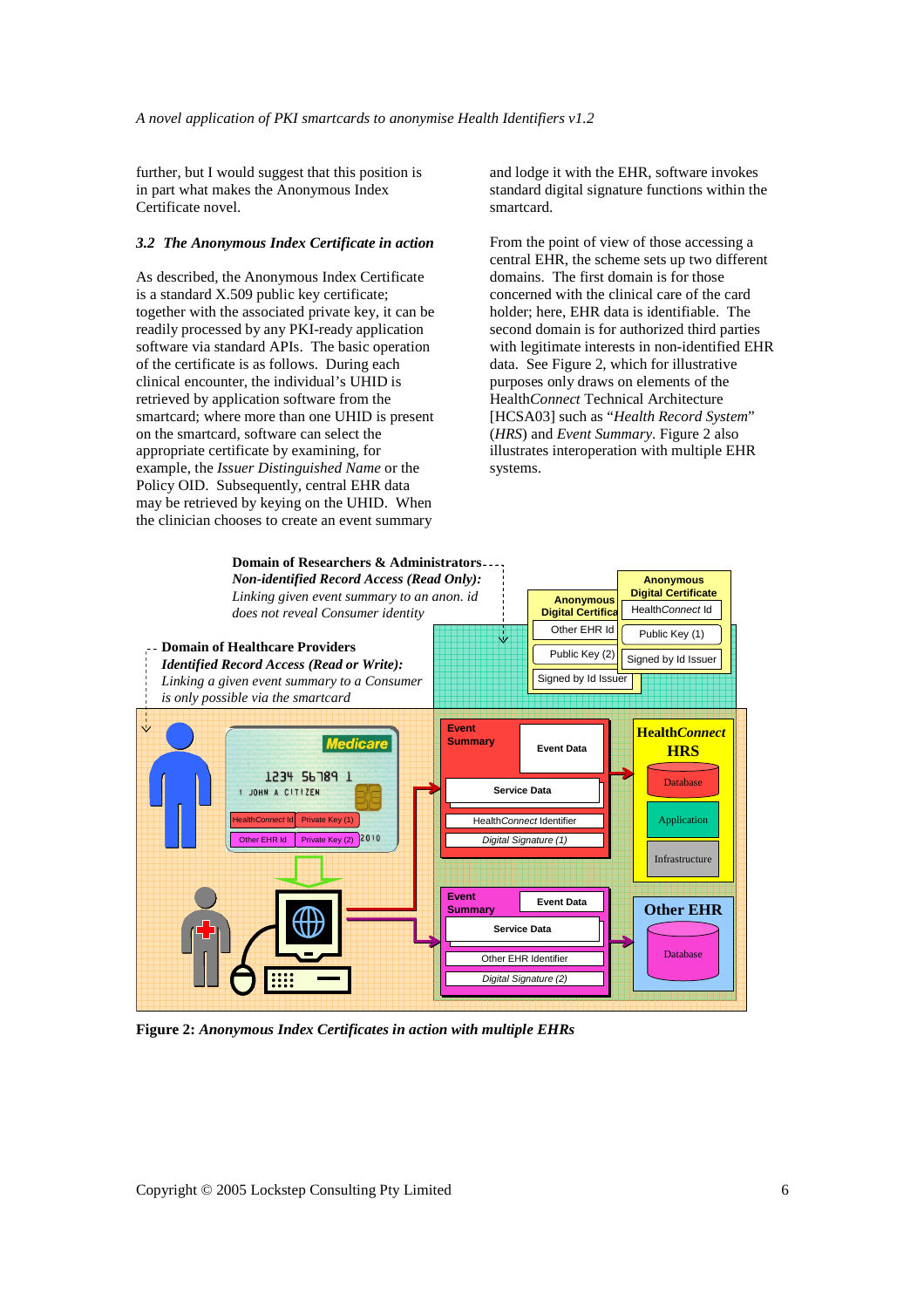A range of flexible smartcard lifecycle and work flow options are available, including:

- Anonymous Index Certificates could be pre-loaded onto Medicare smartcards at personalisation time (for opt-in EHRs, the private key and certificate would not be activated until the card holder gives consent)
- Anonymous Index Certificates could be loaded individually onto Medicare smartcards any time later, using a kiosk at a doctor's office or at some other EHR access location (equally, given proper physical security measures such as a secure smartcard reader, a doctor's regular workstation could run RA software to support the loading of certificates onto patients' smartcards)
- Similarly, additional EHR system identifiers could be loaded onto a person's Medicare card at any time
- Anonymous Index Certificates could just as well be loaded onto other types of compatible smartcards, such as the planned New Queensland Driver License, or the EMV credit/debit smartcards soon to be rolled out by financial institutions.

## **4 Benefits of the Anonymous Index Certificate**

The design described has the following benefits in electronic health records:

- Enables secure, anonymous health records, with high levels of trust and safety
- enables secure, seamless, de-identified linkages across multiple EHR systems
- provides consumers with clear and tangible consent mechanisms, and explicit control over linkages between disparate EHRs
- defines a clear information system boundary across which no personal identity information is transmitted
- simplifies de-identification of research or administrative data because event summaries are not identified in the first place
- greatly enhances the security, privacy and trustworthiness of new smartcards which can otherwise be controversial

when applied to EHR, making it more attractive for consumers to opt-in to EHR systems

- greatly reduces the exposure of identity linkages by obviating the need for a central directory in routine clinical encounters
- moves the task of identity resolution across multiple EHRs offline onto the card
- allows ready detection of multiple registrations or repeat enrolments
- standards based, with low incremental cost over and above the smartcard itself.

## *4.1 On the importance of separating consumer logon and EHR index*

While usability and accessibility issues undoubtedly remain, I would argue that smartcard technologies should be more seriously considered for securing consumer access to EHRs over the Internet. As discussed above, reusing the UHID for consumer logon represents from first principles a significant security compromise. To provide a concrete example, phishing for EHR details may become a problem once large numbers of consumers have Internet access to their records. It is likely that unscrupulous healthcare entrepreneurs, as well as outright criminals, will seek to lure consumers into divulging their identifiers, under false pretexts such as the promise of free health assessments if their UHID is handed over.

Two factor authentication is the norm for access control in cases of information deemed to be of high risk or high value. However, most EHR planners to date have felt the need to offer consumers the option of simple username and password access; see e.g. [HCBA04, p62]. This is understandable naturally, since user convenience is perhaps the major determinant of the success of any complex new IT system, and smartcard readers have yet to penetrate into domestic computing to any appreciable degree.<sup>7</sup>

l

<sup>7</sup> Penetration is rather different in Taiwan. There, all bank cards have been switched to chip technology, all citizens have a national health smartcard, and 800,000 people have availed themselves of a governmentissued "Citizen Digital Certificate" IC card. The Taiwanese government sells smartcard readers over the Internet for about US\$15 each; see http://reader.buyloud.net/ShopStyle/card/default.asp.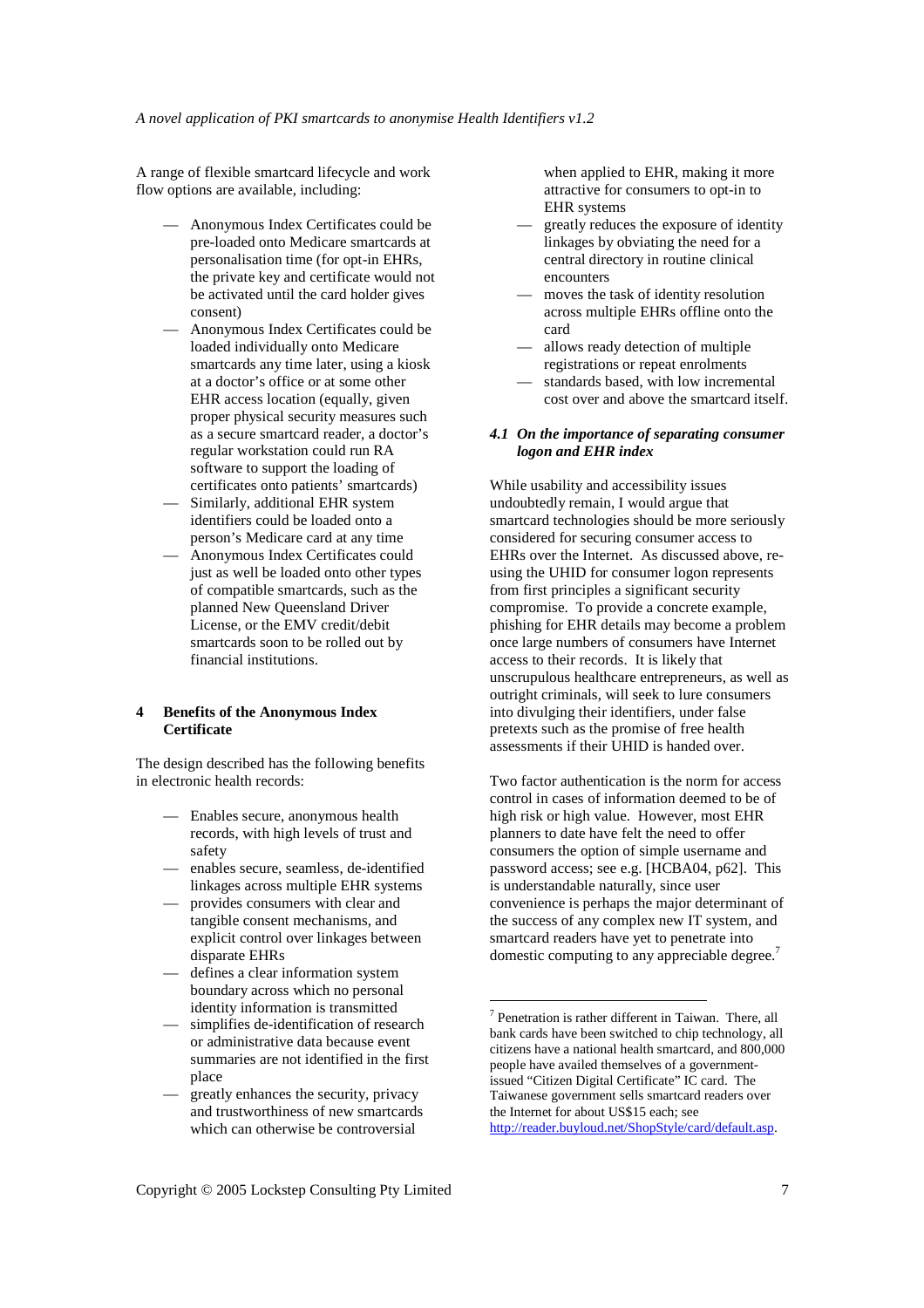Internet banking has similarly been wedded to simple password security; until very recently, user convenience was considered more important than improving perceived security. This is all about to change, driven by the acknowledged threats of phishing and identity theft. The Australian Prudential Regulation Authority responded in mid 2004 to the escalating levels of identity fraud by urging stronger Internet authentication.<sup>8</sup> More recently, the Australian Bankers Association foreshadowed the introduction of a standard approach to two factor security before the end of this year [SMHABA05]. In 12 months or so, it is probable that all major financial institutions in Australia will offer at least the option of two factor authentication for Internet banking. It would be unfortunate for public policy in EHR security to lag behind the banking sector. The public would probably expect EHR custodians to take at least as much care with their electronic health records as do the banks with their money.

## **5 Conclusions**

 $\overline{a}$ 

# *5.1 Comprehensive privacy protections in EHR*

It is important to emphasise that the use of anonymity solutions to protect UHIDs 'in the wild' is only one part of a successful privacy strategy. As mentioned previously, the NHIMG recommends the adoption of both business rules and technical barriers to help prevent unauthorised linkages from being made [NHIMG02, p6]. It is well known of course that the identity of individuals in an EHR may be reconstructed from other data, especially where the overall data set is small and the individual concerned is somehow unusual [VicDHS]. The main benefit of using anonymous digital certificates to convey UHIDs is to make it safer for UHIDs to be used by third parties without violating patient privacy, but it is no guarantee that linkages cannot be made by other means. Nor can anonymous UHIDs prevent linkages

being inadvertently revealed through lax EHR business rules or system design.

#### *5.2 e-Voting and other applications*

The Anonymous Index Certificate should lend itself to other applications, especially once general purpose smartcards become widespread amongst the public. For e-voting, a single use Anonymous Index Certificate could be issued to all participating individuals, and loaded onto their smartcard via a kiosk or through a web portal. In this case, the anonymous identifier would likely be a serial number used to prevent repeat ballots being cast. On polling day, each electronic ballot would be digitally signed using the smartcard. This approach would ensure integrity of the individual ballots, complete anonymity, and yet easy auditability. Online census forms could be secured similarly, by another single use anonymous certificate.

Electronic passports too might find a use for this approach. Special purpose identifiers could be assigned to individuals, with the true linkages being recorded on a highly secure restricted database. These identifiers could be then bound into anonymous certificates, and loaded onto epassports to help monitor passenger movements. Only once a suspicious pattern was detected would it be necessary to reverse the relevant identity from the restricted database. It would not be necessary for identity linkages on the vast majority of innocent travelers to be made across all information systems. A balance might thus be struck between privacy and the modern need for international law enforcement to monitor fine grain travel patterns.

#### *5.3 Other research directions*

In addition to exploring new applications as mentioned above, further technical R&D would be worthwhile around the possibility that the Anonymous Index Certificate is 'pushing the envelope' of orthodox X.509 "identity" certificates. If the approach of populating certificates with a constant *Subject Distinguished Name* does turn out to conflict with X.509 norms, then there may be cause to propose a new work item to the IETF to enable this novel usage. Further, as mentioned in the notes on certificate profile above, interoperability testing is almost certainly needed given the possibility of a clash with existing software implementations, regardless of technical standards compliance.

<sup>&</sup>lt;sup>8</sup> "APRA strongly recommends that all [institutions] offering services over the Internet … implement strong authentication and control mechanisms to provide reliable safeguards against identity theft" [APRA04]. APRA does not take a firm position on two factor authentication specifically, but tellingly, in the same document it chooses to highlight that "a number of banks have recently announced their intention to introduce two-factor authentication as a means of overcoming some of the recent threats".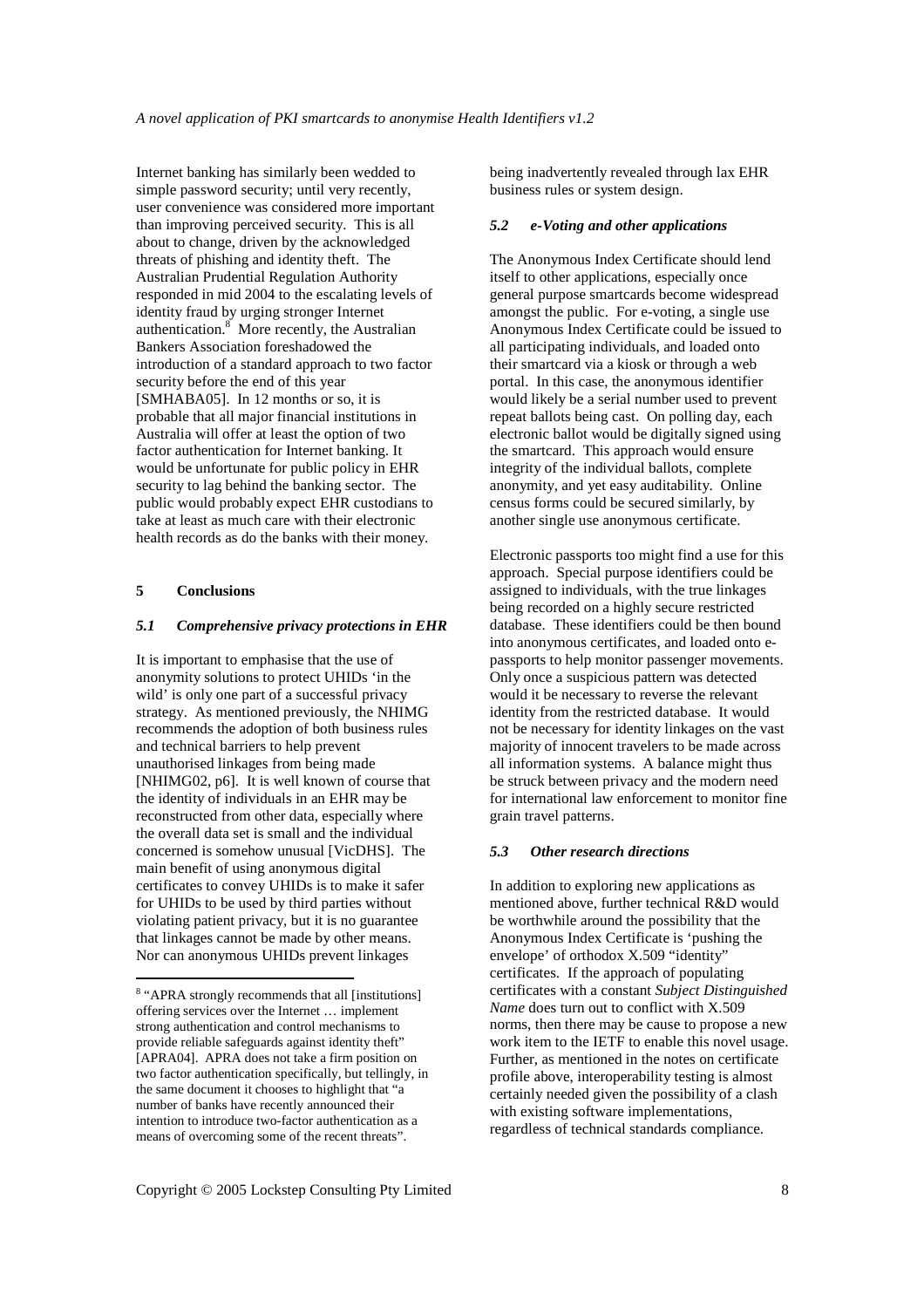*A novel application of PKI smartcards to anonymise Health Identifiers v1.2*

#### **6 References**

[APRA04] *Emerging Threats To Internet Banking* (Memo to all APRA regulated Authorised Deposit-Taking Institutions) Australian Prudential Regulation Authority 26 August 2004; http://www.apra.gov.au/ADI/loader.cfm?url=/co mmonspot/security/ getfile.cfm&PageID=7589.

[ASTM03] *Standard Guide for Properties of a Universal Healthcare Identifier (UHID)* American Society for Testing and Materials, ATSM E1714, 2003.

[Blocks03] *Progress Report: E-health building blocks* Commonwealth Department of Health and Aging, April 2003; http://www.healthconnect.gov.au/pdf/v2-8.pdf.

[Bran00] *Rethinking Public Key Infrastructures and Digital Certificates: Building in Privacy*  Stefan Brands, MIT Press, 2000.

[Burr05] *Electronic Authentication in the U.S. Federal Government* Bill Burr, National Institute of Standards and Technology, Asia PKI Forum Conference, Tokyo, February 2005; available at http://asia-

pkiforum.org/feb\_tokyo/NIST\_Burr.pdf.

[Chur02] *The use of probabilistic record linkage, public key cryptography and trusted third parties to improve the protection of personal privacy and confidentiality in disease registers and tissue banks* Tim Churches, in Proceedings of the Symposium on Health Data Linkage, published by the Commonwealth Department of Health and Ageing, 2003.

[Crit04] *Security enhanced accountable anonymous PKI certificates for mobile ecommerce* Critchlow & Zhang, Computer Networks 45, pp 483–503, 2004.

[Elli00] *Ten Risks of PKI: What You're Not Being Told About Public Key Infrastructure* Carl Ellison and Bruce Schneier, Computer Security Journal, v 16, n 1, 2000, pp. 1-7; available at http://www.schneier.com/paperpki.pdf.

[HCBA04] *HealthConnect Business Architecture V 1.9* Commonwealth Department of Health and Aging, November 2004 http://www.healthconnect.gov.au/pdf/BArc1- 9.pdf.

[HCBAreqt04] *HealthConnect Business Architecture Version 1.9 Specification of HealthConnect Business Requirements* Commonwealth Department of Health and Aging, November 2004 http://www.healthconnect.gov.au/pdf/BAV1- 9g%20Attach.pdf.

[HCSA03] *HealthConnect Systems Architecture V 0.9* Commonwealth Department of Health and Aging, July 2003; available at http://www.healthconnect.gov.au/archive.htm.

[HHSUPI98] *Unique Health Identifier for Individuals: A White Paper* US Department of Health and Human Services, July 1998; http://ncvhs.hhs.gov/noiwp1.htm.

[HL7EHR04] *HL7 EHR System Functional Model: A White Paper* Health Level Seven Inc., 2004; available from http://www.hl7.org/ehr/downloads/index.asp.

[NEHRT00] *A Health Information Network for Australia*, Report to Health Ministers by the National Electronic Health Records Taskforce, July 2000;

http://www.healthconnect.gov.au/pdf/ehr\_rep.pdf.

[NEHRT00H] *Health Identifiers: Options In An Electronic World* Appendix H of the Report to Health Ministers by the National Electronic Health Records Taskforce, July 2000; http://www.healthconnect.gov.au/pdf/ehr\_rep.pdf.

[NEHTA05] National E-Health Transition Authority Work Program (accessed January 2005 at http://www.ahic.org.au/nehta/index.html#wp).

[Netter03] *Curing the Unique Health Identifier: A Reconciliation of New Technology and Privacy Rights* Wendy Netter, American Bar Association Jurimetrics, Volume 43 pp 165-186, 2000.